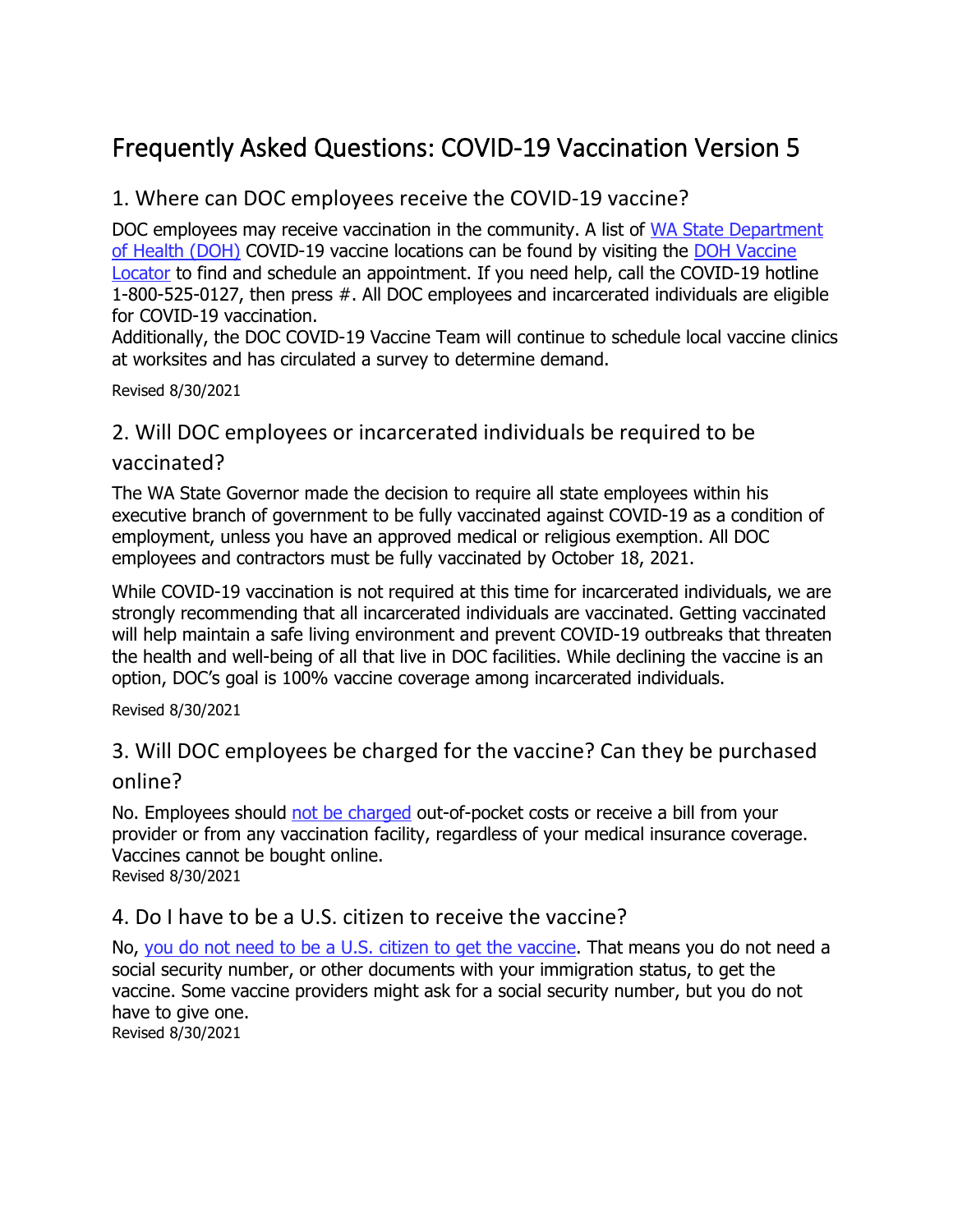# 5. Does the vaccine really work if I got COVID-19 anyway?

Even though some vaccinated people may still get sick, data from the clinical studies also showed that COVID-19 vaccines were very effective against hospitalization and death from [COVID-19.](https://www.doh.wa.gov/Emergencies/COVID19/VaccineInformation/VaccineBreakthrough) That means if you do get sick after you're fully vaccinated, you still have some benefit from the vaccine because you may only get a mild case instead of a serious case. Revised 8/30/2021

## 6. Can vaccines give you COVID-19?

No. [None of the currently available COVID-19 vaccines contain the live virus that causes](https://www.cdc.gov/coronavirus/2019-ncov/vaccines/facts.html)  [COVID-19,](https://www.cdc.gov/coronavirus/2019-ncov/vaccines/facts.html) so you cannot get the virus or the disease it causes from the vaccine. Having brief symptoms like fever, tiredness, headache, muscle pain, chills, and nausea after you get a vaccine is normal and a sign your immune system is learning to fight the virus. Revised 8/30/2021

## 7. Will the COVID-19 vaccine affect fertility or reproductive health?

There is [no scientific evidence that vaccines cause infertility or impotence.](https://www.doh.wa.gov/Emergencies/COVID19/VaccineInformation/VaccineFacts#Reproductive) When the vaccine enters your body, it works with your immune system to create antibodies to fight the coronavirus. This process does not interfere with your reproductive organs. Revised 8/30/2021

## 8. What if I am pregnant or breast-feeding? Can I still get the vaccine?

If you are pregnant or breast-feeding and included in a group recommended to receive the vaccine, [you may receive a COVID-19 vaccine.](https://www.doh.wa.gov/Emergencies/COVID19/VaccineInformation/VaccineFacts#Reproductive) However, it is recommended that you discuss this decision with your health care provider. Revised 8/30/2021

## 9. If I've already had COVID-19, do I need a vaccine?

People who have gotten sick with COVID-19 may still [benefit from getting vaccinated.](https://www.hopkinsmedicine.org/health/conditions-and-diseases/coronavirus/covid-19-vaccines-myth-versus-fact) There is not enough information currently available to say if or for how long people are protected from getting COVID-19 after they have had it (natural immunity). Revised 8/30/2021

#### 10. Does the COVID-19 vaccine enter your cells and change your DNA?

No. The COVID-19 vaccines are [designed to help your body's immune system](https://www.cdc.gov/coronavirus/2019-ncov/vaccines/facts.html) fight the coronavirus. The messenger RNA from two of the first types of COVID-19 vaccines does enter cells, but not the nucleus of the cells where DNA resides. Revised 8/30/2021

# 11. Was the COVID-19 vaccine developed with or contain controversial

#### substances?

The first two COVID-19 vaccines to be authorized by the FDA contain mRNA and other, [normal vaccine ingredients,](https://www.hopkinsmedicine.org/health/conditions-and-diseases/coronavirus/covid-19-vaccines-myth-versus-fact) such as fats (which protect the mRNA), salts, as well as a small amount of sugar. These COVID-19 vaccines were not developed using fetal tissue, and they do not contain any material, such as implants, microchips or tracking devices.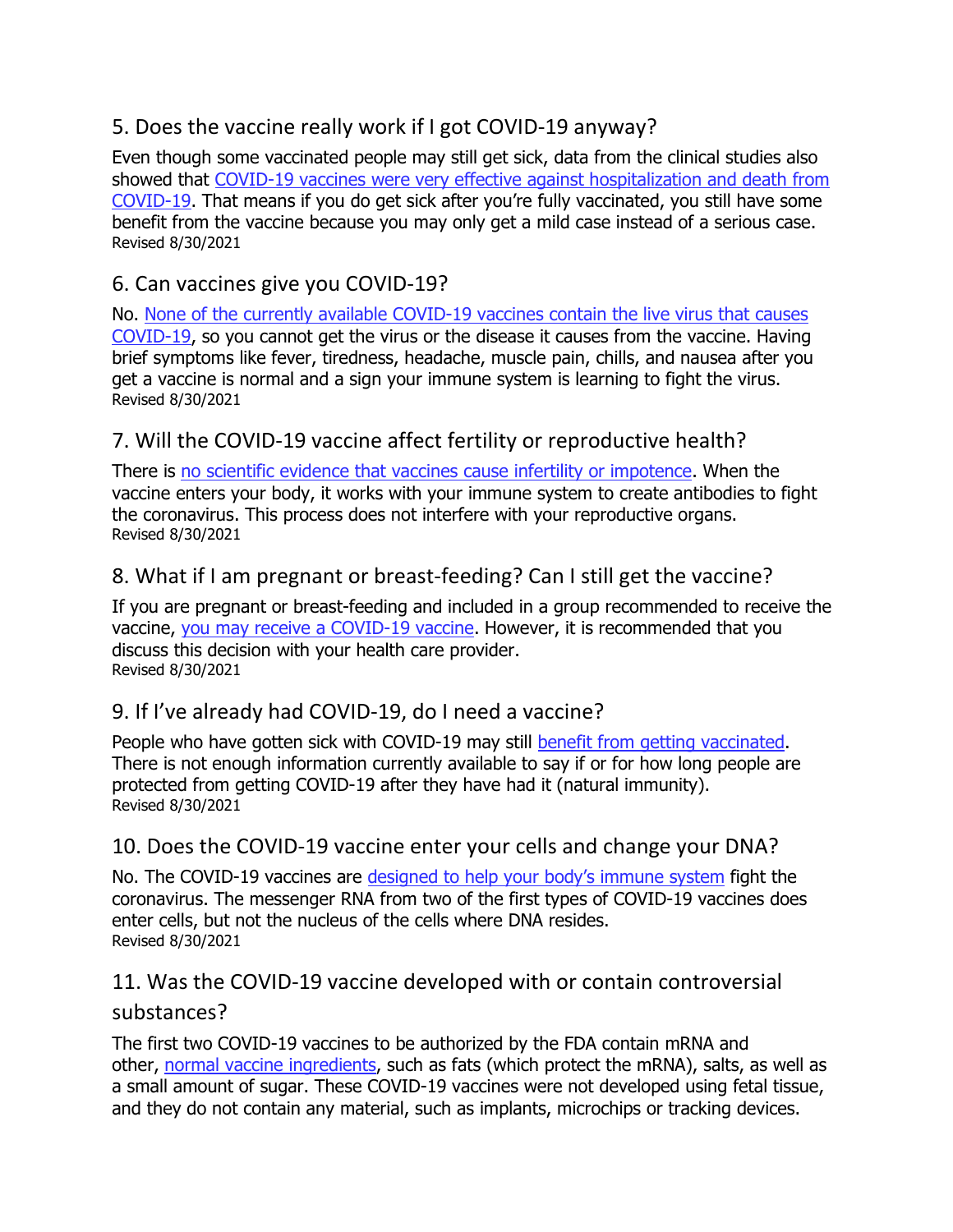Revised 8/30/2021

## 12. Can receiving a COVID-19 vaccine cause you to be magnetic?

No. Receiving a COVID-19 vaccine [will not make you magnetic,](https://www.cdc.gov/coronavirus/2019-ncov/vaccines/facts.html) including at the site of vaccination, which is usually your arm. COVID-19 vaccines do not contain ingredients that can produce an electromagnetic field at the site of your injection. All COVID-19 vaccines are free from metals.

Revised 8/30/2021

## 13. Is it safe for my child to receive the COVID-19 vaccine?

Yes. Studies show that [COVID-19 vaccines are safe and effective.](https://www.cdc.gov/coronavirus/2019-ncov/vaccines/faq.html) Like adults, children may have some side effects after COVID-19 vaccination. These side effects may affect their ability to do daily activities, but they should go away in a few days. Children 12 years and older are currently eligible to get vaccinated against COVID-19. Revised 8/30/2021

#### 14. Will vaccinated people need booster doses?

The COVID-19 vaccines continue to be highly effective in reducing risk of severe disease, hospitalization, and death, even against the widely circulating Delta variant. However, COVID-19 constantly evolves. Experts are looking at all available data to understand how well the vaccines are working, including how new variants, like Delta, affect vaccine effectiveness. [If FDA authorizes and ACIP recommends it,](https://www.cdc.gov/coronavirus/2019-ncov/vaccines/booster-shot.html) the goal is for people to start receiving a COVID-19 booster shot this fall. Revised 8/30/2021

## 15. What are the effects of the Delta variant?

The [Delta variant](https://www.cdc.gov/coronavirus/2019-ncov/variants/delta-variant.html) causes more infections and spreads faster than earlier forms of the virus that causes COVID-19. It might cause more severe illness than previous strains in unvaccinated people. Revised 8/30/2021

#### 16. What if incarcerated individuals decline to take the vaccine and then

#### change their mind?

If incarcerated individuals decline the vaccine and then change their mind they will be able to receive it at a later time. They can make a request for vaccine dosing after previously declining through their facility COVID-19 Vaccine Coordinator.

Revised 8/30/2021

#### 17. How do the available COVID-19 vaccines work?

The [Food and Drug Administration \(FDA\)](https://www.fda.gov/emergency-preparedness-and-response/coronavirus-disease-2019-covid-19/covid-19-vaccines) issued [emergency use authorization](https://www.fda.gov/vaccines-blood-biologics/vaccines/emergency-use-authorization-vaccines-explained) of the first COVID-19 vaccine, developed by Pfizer, on December 11, 2020, and the second developed by Moderna, on 12/18/20. To date Washington Corrections has received only doses of the Moderna vaccine. Both are [messenger RNA \(mRNA\) vaccines.](https://www.cdc.gov/coronavirus/2019-ncov/vaccines/different-vaccines/mrna.html) In the human body, mRNA contains the instructions for creating proteins inside cells. In the case of these vaccines, the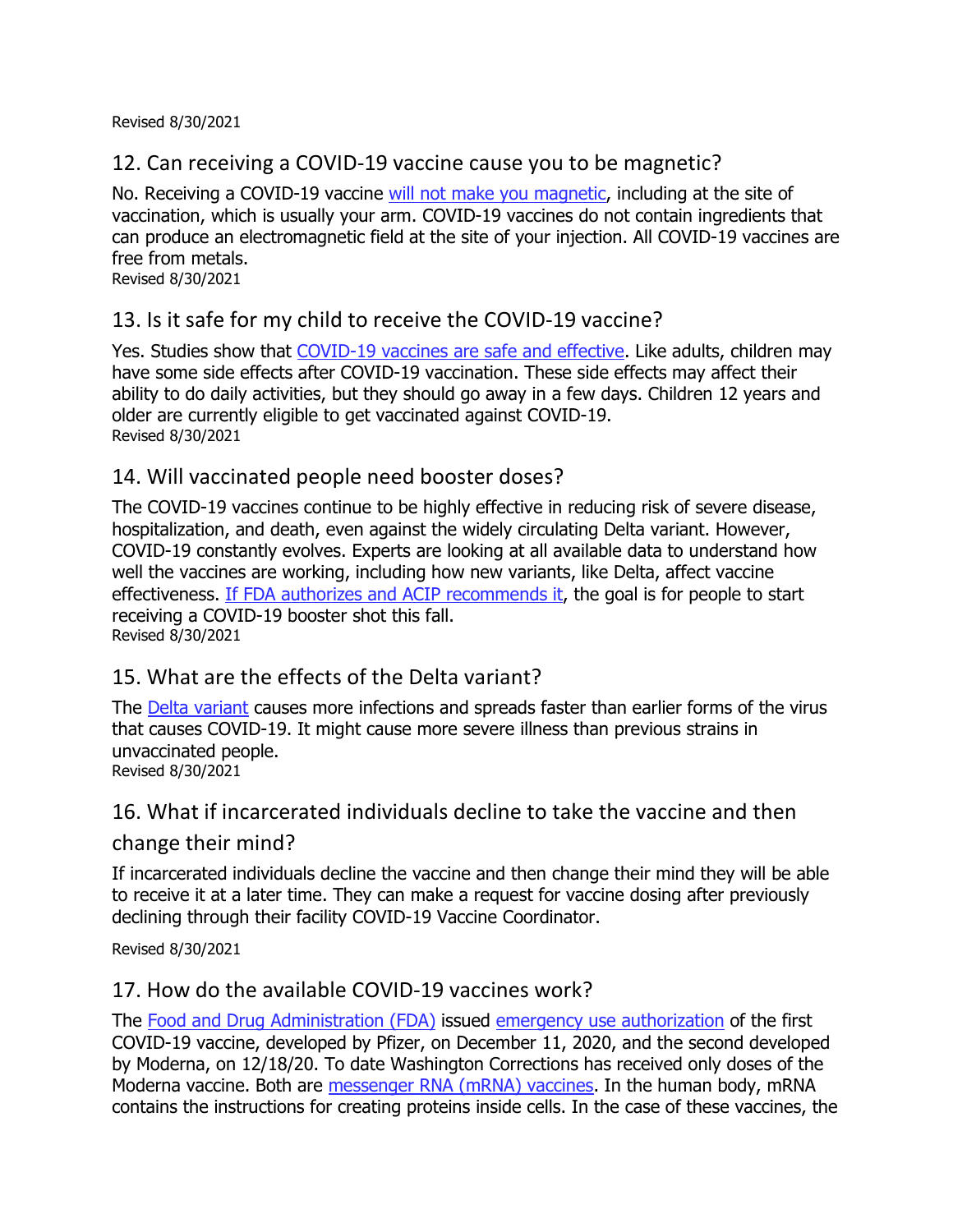mRNA instructs the human cell to make viral proteins that stimulate the body's immune system to protect against future infection by the virus that causes COVID-19. Revised 2/2/2021

#### 18. Are the vaccines effective at preventing COVID-19 disease?

Yes, they are extremely effective in preventing symptomatic disease. In large phase 3 clinical trials, which enrolled tens of thousands of patients each, the two available COVID-19 vaccines were both approximately 94-95% effective at preventing symptoms due to COVID-19 compared with patients who received placebo.

#### Revised 2/2/2021

#### 19. Is the vaccine more dangerous than being infected with COVID-19??

No. As of January 22, 2021, more than 400,000 Americans have died from COVID-19 infection, including many who were young and previously healthy. Vaccines must undergo rigorous testing in clinical trials before they can be approved for use. The available COVID-19 vaccines were associated with only minor, temporary side effects in clinical trials and more serious side effects are exceedingly rare.

#### Revised 2/2/2021

#### 20. What are the short-term side effects of the vaccine?

Some individuals experience no side effects and some experience only soreness at the site of the injection. Others have side effects from COVID-19 vaccination that may feel like flu and might even affect your ability to do daily activities, but they should go away in a few days. These side effects might include muscle aches, headache, and fever.

#### Revised 2/2/2021

# 21. What if someone has an adverse reaction to the vaccine that is more

#### serious than the side effects?

DOC employees and incarcerated individuals will be monitored for adverse reactions by medical staff for 15 minutes after the vaccine is given, or for 30 minutes if they have a history of severe allergic reactions. If they have an adverse reaction after that, such as swelling of the face, mouth, difficulty swallowing or breathing, they should call 911 immediately or declare a medical emergency.

#### Revised 2/2/2021

#### 22. Are there any long term side effects from the vaccine?

Since these vaccines have only been in existence for several months there is no evidence with which to answer this question with certainty. However, in general, long term adverse events from vaccines are exceedingly rare. Additionally, there is a national [Vaccine Adverse](https://vaers.hhs.gov/)  [Event Reporting System \(VAERS\)](https://vaers.hhs.gov/) that monitors vaccines for safety events after they have been approved and are in use, which will give us more information about long term safety in the future.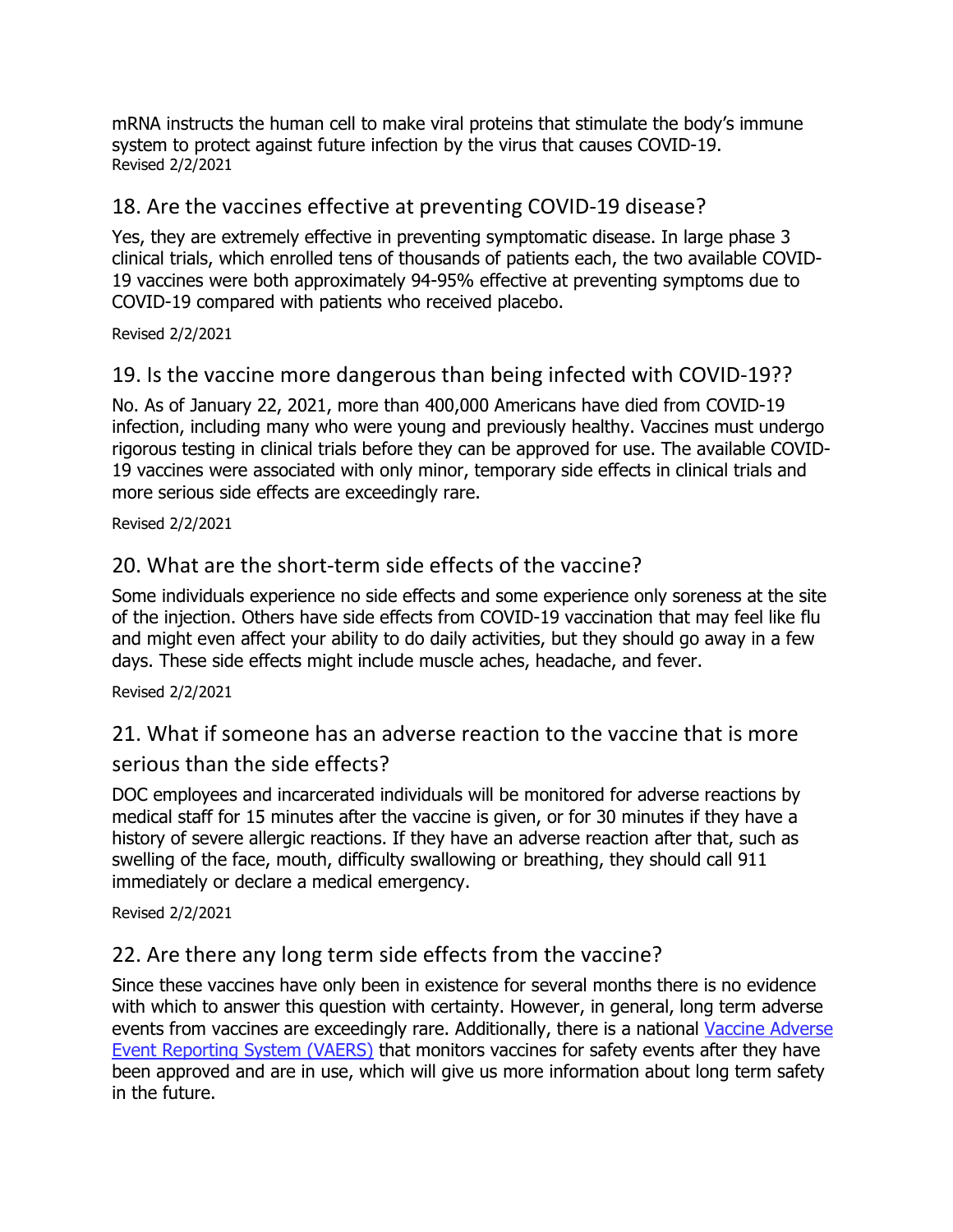Revised 2/2/2021

#### 23. Can I receive the vaccine if I have a history of allergies?

Yes, people with previous histories of severe allergies to other vaccines, medications, foods or bee stings can still receive the vaccine, however, it is recommended they be monitored for 30 minutes instead of the usual 15. Severe allergic reactions to the available COVID-19 vaccines have been reported in the media, but are extremely rare.

Revised 2/2/2021

#### 24. Can the COVID-19 vaccine change my DNA?

The [mRNA](https://www.cdc.gov/coronavirus/2019-ncov/vaccines/different-vaccines/mrna.html) that comprises the COVID-19 vaccines does not enter the nucleus of human cells, where DNA resides. The mRNA is taken up into the outer part of the cell, where viral proteins are made, and then the mRNA is rapidly destroyed. Revised 2/2/2021

25. If both vaccines require two doses, can DOC employees mix the doses

and get the Moderna vaccine first followed by the Pfizer vaccine?

No, both doses employees receive must be from the same manufacturer. The two available vaccines are not interchangeable. Moderna's vaccine doses are given 28 days apart, and Pfizer's 21 days apart.

Revised 2/2/2021

#### 26. How will people be sure to get their second dose? Is timing essential?

Tracking systems have been developed to ensure that DOC employees and incarcerated individuals receive the second dose of the correct vaccine at the right time. If you have questions about the second dose or believe you are overdue contact the facility COVID-19 vaccine coordinator by email or kite.

Timing of the second dose is important and should be given as close as possible to the recommended time interval. However, the [Centers for Disease Control and Prevention](https://www.cdc.gov/)  [\(CDC\)](https://www.cdc.gov/) recently recommended that second doses of both vaccines currently in use [can be](https://www.cdc.gov/vaccines/covid-19/info-by-product/clinical-considerations.html#Administration)  [given up to 6 weeks from the first and still be effective](https://www.cdc.gov/vaccines/covid-19/info-by-product/clinical-considerations.html#Administration) in cases where adhering to the time interval recommendation is not possible. Revised 2/2/2021

#### 27. If I tested positive for COVID-19, do I still need to get the vaccine?

Yes, you should still be vaccinated against COVID-19. Natural immunity to COVID-19, which is your body's immune response to infection, wanes over time, so it is recommended that you receive vaccine even if you have tested positive for COVID-19 in the past.

Revised 2/2/2021